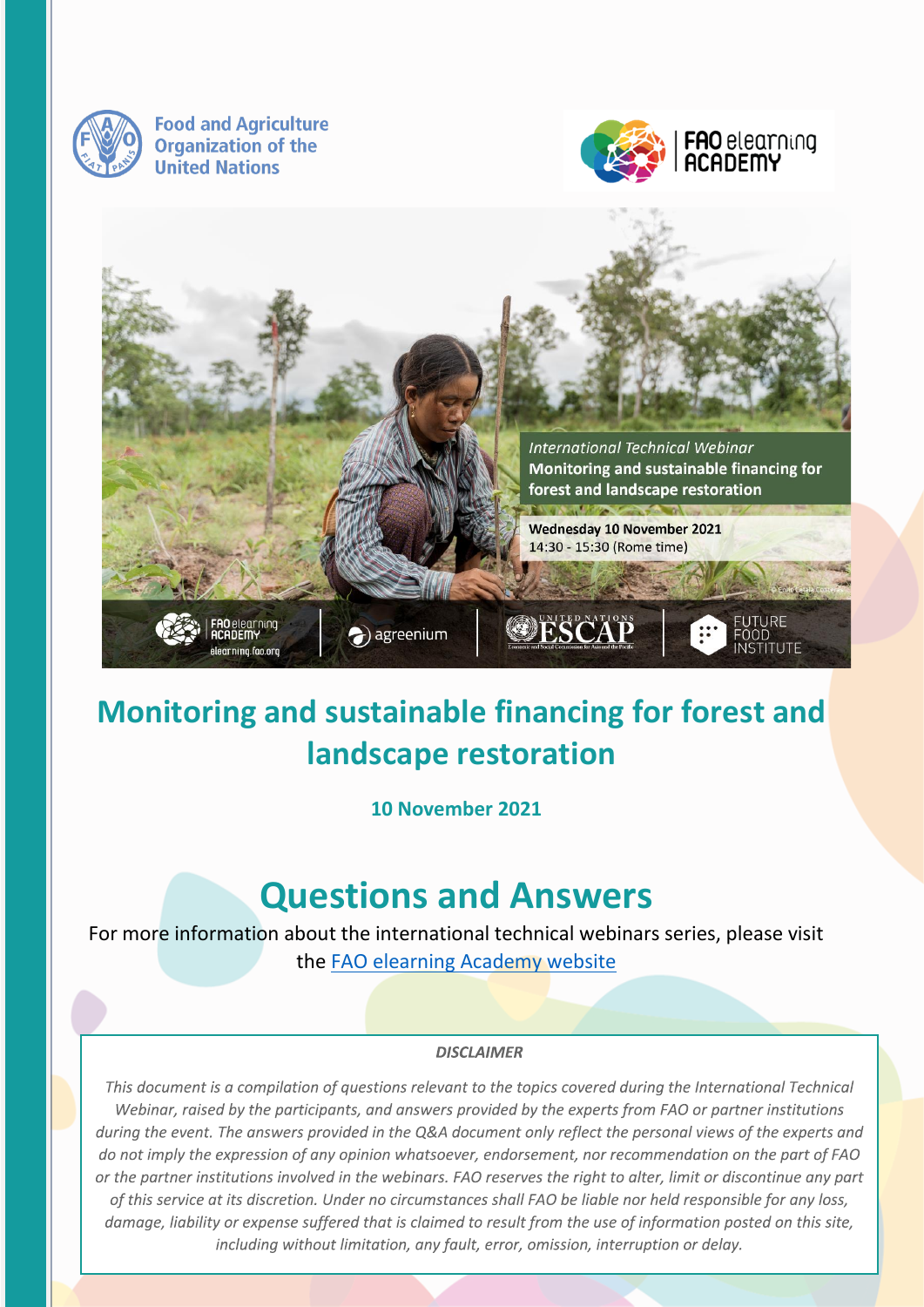#### **1) How can we access these elearning courses?**

The elearning courses related to today's webinar are available in the FAO elearning Academy at the following links:

Introduction to forest and landscape restoration: <https://elearning.fao.org/course/view.php?id=703> French version:<https://elearning.fao.org/course/view.php?id=741>

Monitoring forest and landscape restoration: <https://elearning.fao.org/course/view.php?id=687> French version:<https://elearning.fao.org/course/view.php?id=718>

Sustainable financing of forest and landscape restoration: <https://elearning.fao.org/course/view.php?id=675> French version:<https://elearning.fao.org/course/view.php?id=729>

## **2) What is the position of FAO on monoculture plantations as degraded lands? Are these areas eligible for removal and restoration through assisted natural regeneration (ANR)?**

Depending on the landscape and depending on the consensus based on the participatory approach at landscape level between the different land users, it could make sense in some cases to plant one specific local specie of a tree. Monoculture is not always a bad option, just as it is not always a good option either. In a lot of cases, for example, it is probably better to have more biodiversity building on assisted natural regeneration instead of planting only a specific specie in some areas. We cannot, however, say if it's good or not. The landscape context and the people who live in that landscape are important. Indeed, the planning of restoration activities must be done considering what the people want to do in their landscape. In specific areas of a landscape, for example, it could make sense for them to have monoculture but there are no rules for that. The principles for restoration are to have a planning with a participatory approach and to really contextualize the restoration option to the need of the people and to the potentiality of the landscape.

## **3) Is there any mechanism of providing finance to private individuals & organization for afforestation/ landscape restoration in resource poor and developing countries?**

By taking the FLR course on finance you will find out about the different mechanisms providing finance for FLR. There are more than you would expect! <https://elearning.fao.org/course/view.php?id=675>

# **4) What can be a "roadmap" to simplify and specify financing for civil society proposals in conjunction with institutional allies in restoration projects, without**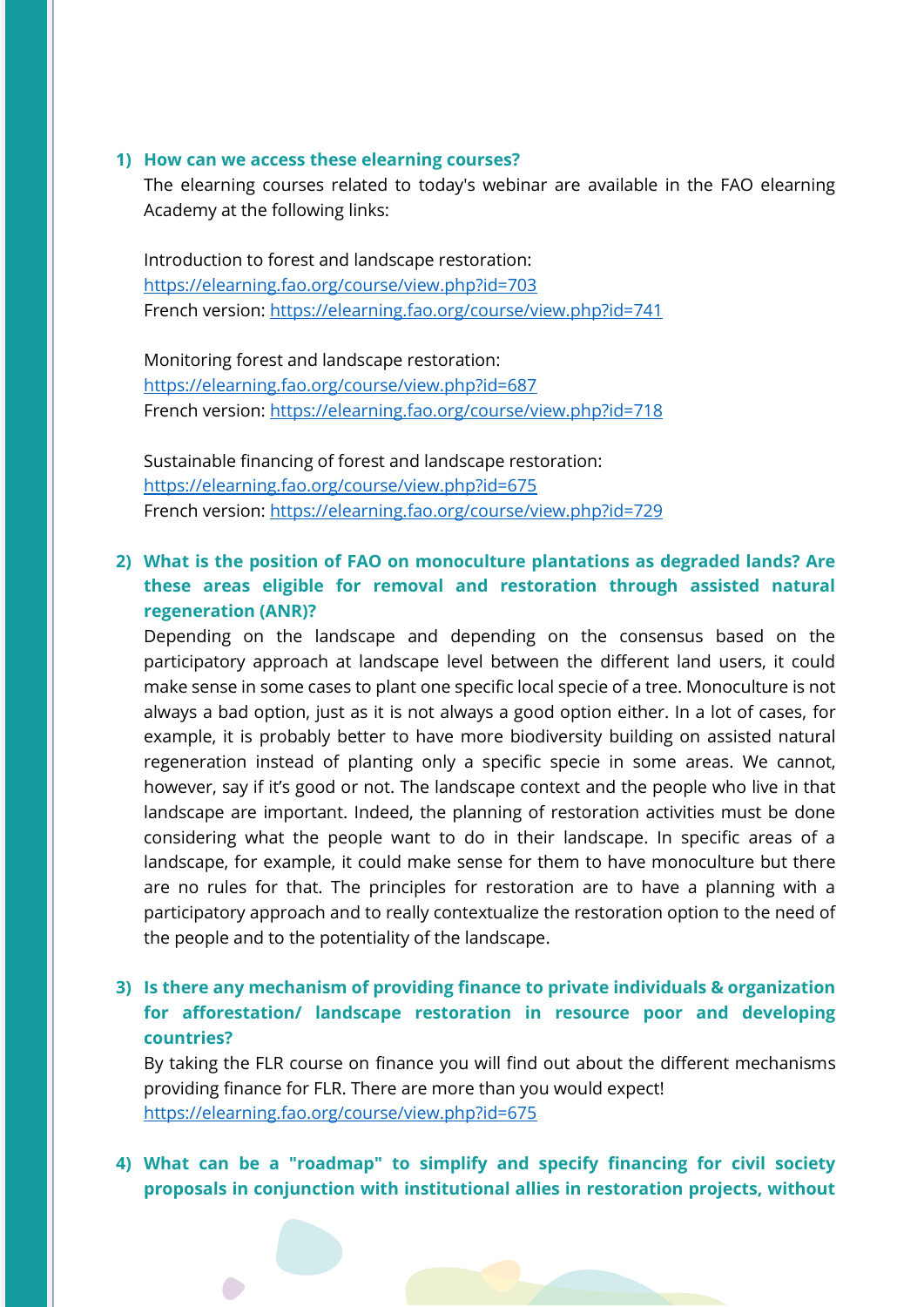# **diluting the contribution in "interest rates". Do you think of trust funds at the national level to face the restoration? Will it be possible as a "Debt Swap" to release funds to invest in the restoration of different scales?**

I think that if we really want FLR to be successful what really needs to happen is a multipartners process. I can't say there are specific financial mechanism for specific targets (e.g., for NGOs; non-NGOs; farmers; etc.) as a financial mechanism can have different types of beneficiaries. Nevertheless, as explained in the publication and the e-learning course, some financing mechanisms are more adapted to certain targets (medium size loan are more adapted to SMEs, for example). What is important is to have a vision for the landscape, with a variety of different partners working together towards a goal. With clear roles and activities, it will be possible to identify the best-suited financial mechanism. I also think this would be extremely appealing to donors. There are some examples of that, in the Atlantic Forest Restoration Pact in Brazil for example, where NGOs, as well as private and public stakeholders are coming all together. In this case, they have been supported by many different donors, through different financing mechanisms, to implement restoration activities.

About the national fund question, in Costa Rica for example, they have been very successful in setting up a National Trust Fund in order to support forest protection and restoration. The funds for these national funds can have different sources, in Costa Rica they come from a tax on fuel for example, they could also come from private sector donations.

At the moment, however, I have to be frank and admit we don't have a lot of private sector investments in restoration because it's still considered a risky and long-term investment, which is not always very attractive. This is why all these other mechanisms, such as the guarantee, are really important to support investments in restoration and reassure investors. If you take the course [Sustainable financing of Forest and Landscape](https://elearning.fao.org/course/view.php?id=675)  [Restoration,](https://elearning.fao.org/course/view.php?id=675) you will see all these mechanisms that can be put in place to support private sector investments into your landscape and ways to better attract it.

**5) Technological, methodological tools and first-line training are needed to undertake restoration, are funds available soon? Given the scenarios that are discussed at COP26 for example, and according to the Decade of Restoration?** 

I would like to mention that I am the leader of the Task Force on Best Practices in the context of the United Nations Decade on Ecosystem Restoration. In this context, we organized, during the first semester of 2021, a huge online capacity needs assessment survey to assess what are the trainings, knowledge and tools that need to be developed because they are not currently existing in the context of this Task Force. We are now working on a knowledge and learning plan to be prepared by mid-2022 with the idea then to fill the gap in terms of capacity at the global and regional level and identify new knowledge products that should be developed. At the same time, we are trying to facilitate the access to the existing knowledge products, which you can currently find across a variety of platforms, such as on the [UN Decade website,](https://www.decadeonrestoration.org/) the [Global Partnership](https://www.forestlandscaperestoration.org/)  [on Forest and Landscape Restoration](https://www.forestlandscaperestoration.org/) [website](https://www.forestlandscaperestoration.org/) and the [Forest and Landscape Restoration](https://www.fao.org/in-action/forest-landscape-restoration-mechanism/en/)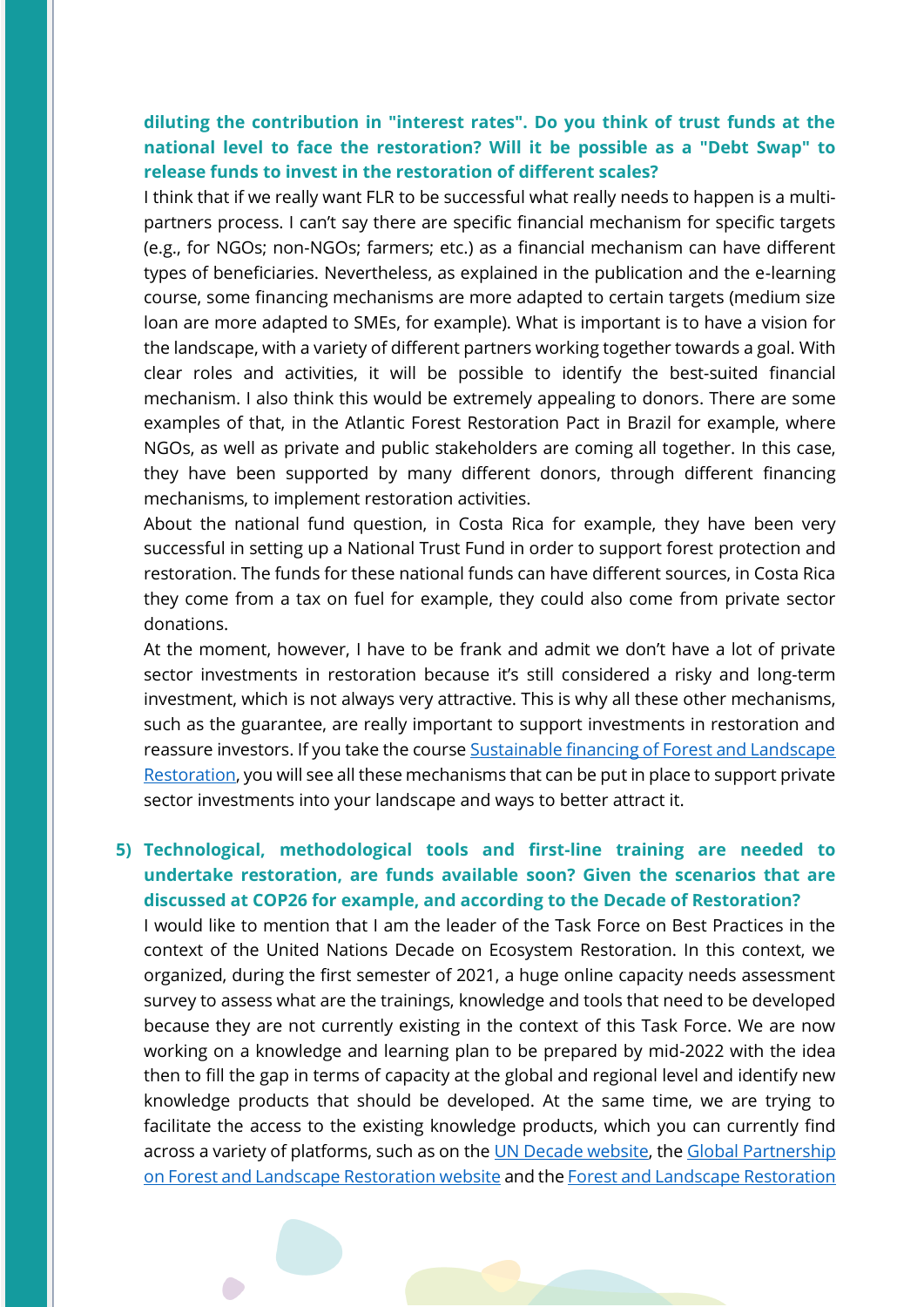[Mechanism website.](https://www.fao.org/in-action/forest-landscape-restoration-mechanism/en/) There you can find extensive resources and use keywords to find tools, methods and approaches that could be useful for restoration practitioners. I thus encourage you to join the [Online Community of Practice](https://dgroups.org/fao/forest-and-landscape-restoration) for Forest and Landscape [Restoration,](https://dgroups.org/fao/forest-and-landscape-restoration) my colleague Caterina Marchetta [\(caterina.marchetta@fao.org\)](mailto:caterina.marchetta@fao.org) will assist you in accessing all the knowledge products on the different websites.

**6) Where we can give help to develop a restoration business model which can be approved by potential financing providers?**

There is a new e-learning course about this that will be released in a few months but there is also a publication that already exists and that is about developing strong business plans on forest-related restoration issues: [Developing bankable business plans](https://www.fao.org/documents/card/en/c/cb4520en/)  - [A learning guide for forest producers and their organizations.](https://www.fao.org/documents/card/en/c/cb4520en/)

#### **7) How do we finance commitment for monitoring? How much will it cost? Who's engagement is it?**

There are different initiatives from international community such as the **Bonn Challenge** [Barometer,](https://infoflr.org/bonn-challenge-barometer) and a new layer of Trees in Mosaic Landscapes that was launched last week: <https://resourcewatch.org/data/explore/Trees-in-Mosaic-Landscapes>

## **8) Where we can get help to develop a restoration business model which can be approved by potential financing providers?**

We have a programme to accelerate restoration businesses here: <https://www.wri.org/initiatives/land-accelerator> but there are many now, such as [Uplink](https://uplink.weforum.org/uplink/s/) from the World Economic Forum, that are looking at innovative businesses.

**9) Do you have examples of indicators that can be easily monitored by farmers / citizens living within the landscape? I'm working with ICRAF in Rwanda and the biggest issue (among many others) is the long-term monitoring of restoration / agroforestry projects. Once the projects are over, monitoring stops, you know what I mean, and there is too few farmers training on monitoring.**

We have compiled a list of indicators in different areas, I can share with you a list we collected, some apply for farmers some are more national/landscape level. Here is my email: [rene.zamora@wri.org](mailto:rene.zamora@wri.org)

## **10)Restoration projects often have a time frame within which they are implemented. How long should an M&E be done?**

I think we should monitor the entire process which never ends. It is needed for adaptive management and it is important to assess impacts.

#### **11)What is different between forest restoration and landscape restoration?**

Forest restoration focuses on forest ecosystems, while landscape is a more inclusive/integrated approach that considers different uses of the land.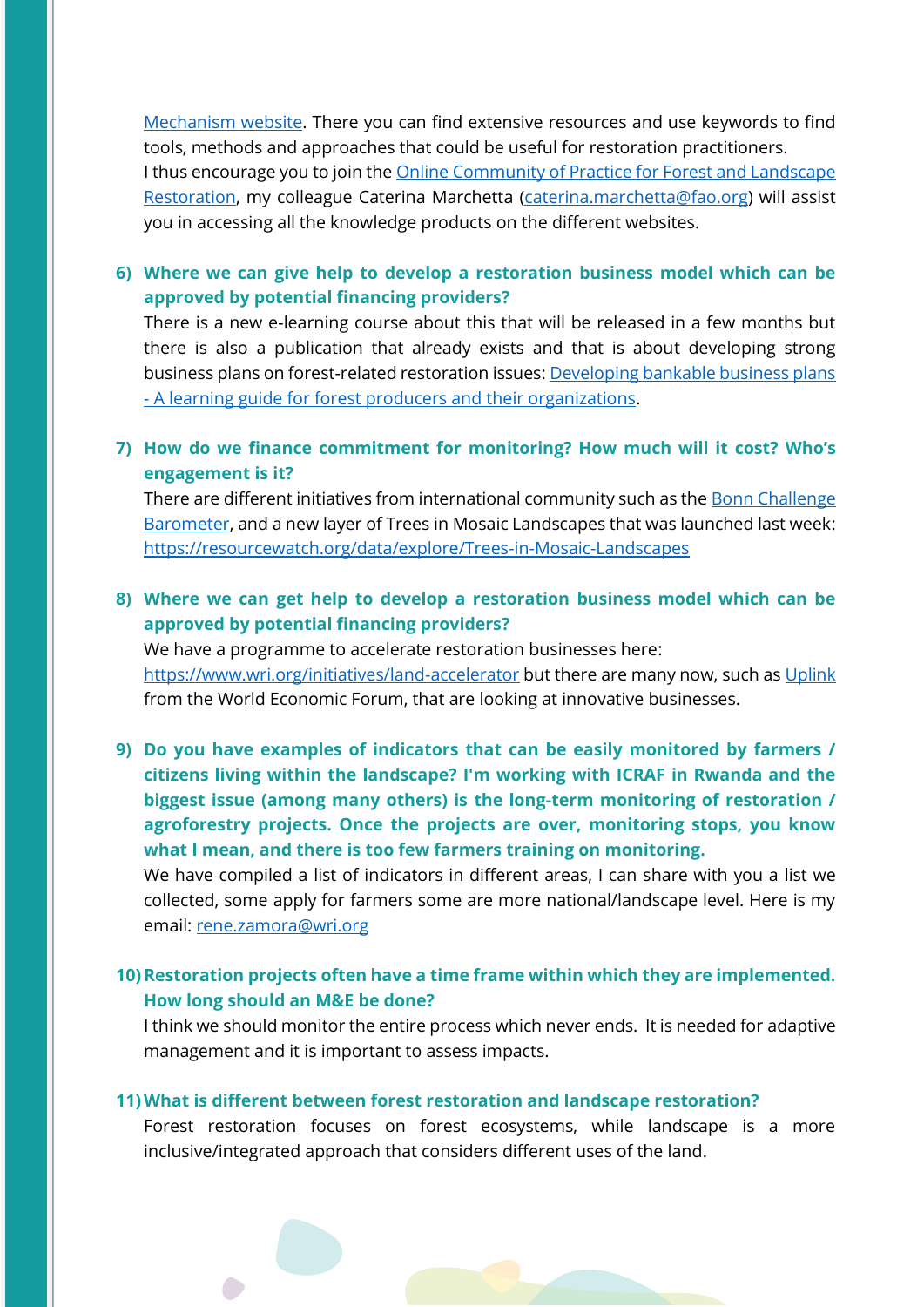#### **12)How do we approach landscape restoration when carbon markets are exploding? does these investments match the needs for restauration?**

It is clear that when you are restoring a landscape, you are providing multiple benefits and carbon benefits are among these. However, carbon benefits are not always the benefits we want to maximize when we are trying to plan restoration activities and when we are making technical choices. In one specific landscape, the maximization of carbon storage could be a priority. Climate change mitigation can be a priority in your restoration activity or initiative. Sometimes you might have other priorities such as enhancing biodiversity or livelihoods. Depending on your goal, you will choose restoration options and techniques that are maximizing the benefits you want to have at landscape level based on the negotiations done by people. Sometimes carbon storage and carbon benefits are indeed an important one and the more the carbon market will be active with a good price for carbon and the more these benefits will be an interesting option for restoration project promoters because the benefits in terms of financial resources will be high and the investors from the private sector will probably have more appetite to restore if they can demonstrate the impact on the carbon market and for the United Nations Framework Convention on Climate Change.

Answering the second part of the question, restoration is clearly mentioned at COP26. Restoration is a nature-based solutions providing potentially both adaptation and mitigation benefits and carbon storage benefits both in the soil and in the biomass.

#### **13)How can Africans turn landscape restoration into a sustainable business for youth?**

This is a great question and I wish I had an easy answer. Youth can be a driving force in changing landscapes and be the leaders of integrated landscape management. Several programs support entrepreneurs in pro-restoration endeavours.

#### **14)About financing FLR, the return to investments is a challenge, as it is a long-term process. How do you manage to convince funders like private sector?**

With a strong business plan showing the long-term return and a good guarantee mechanism. In this case it is key to focus on diverse sources of funding. Some incubators provide grants that can be helpful.

**15)One of the issues with financing smallholders and communities to do landscape restoration, agroforestry and other infrastructure improvements etc. is that these are usually requiring long(er) term credit products and that type of money is difficult to access. Most microcredit orgs or even banks have limited amounts of this type of funding. Do you have some thoughts on how to resolve this?**

The publication and e-learning are presenting some examples of medium to long term loans to address this issue. Several donors are interested in developing such credit lines in country.